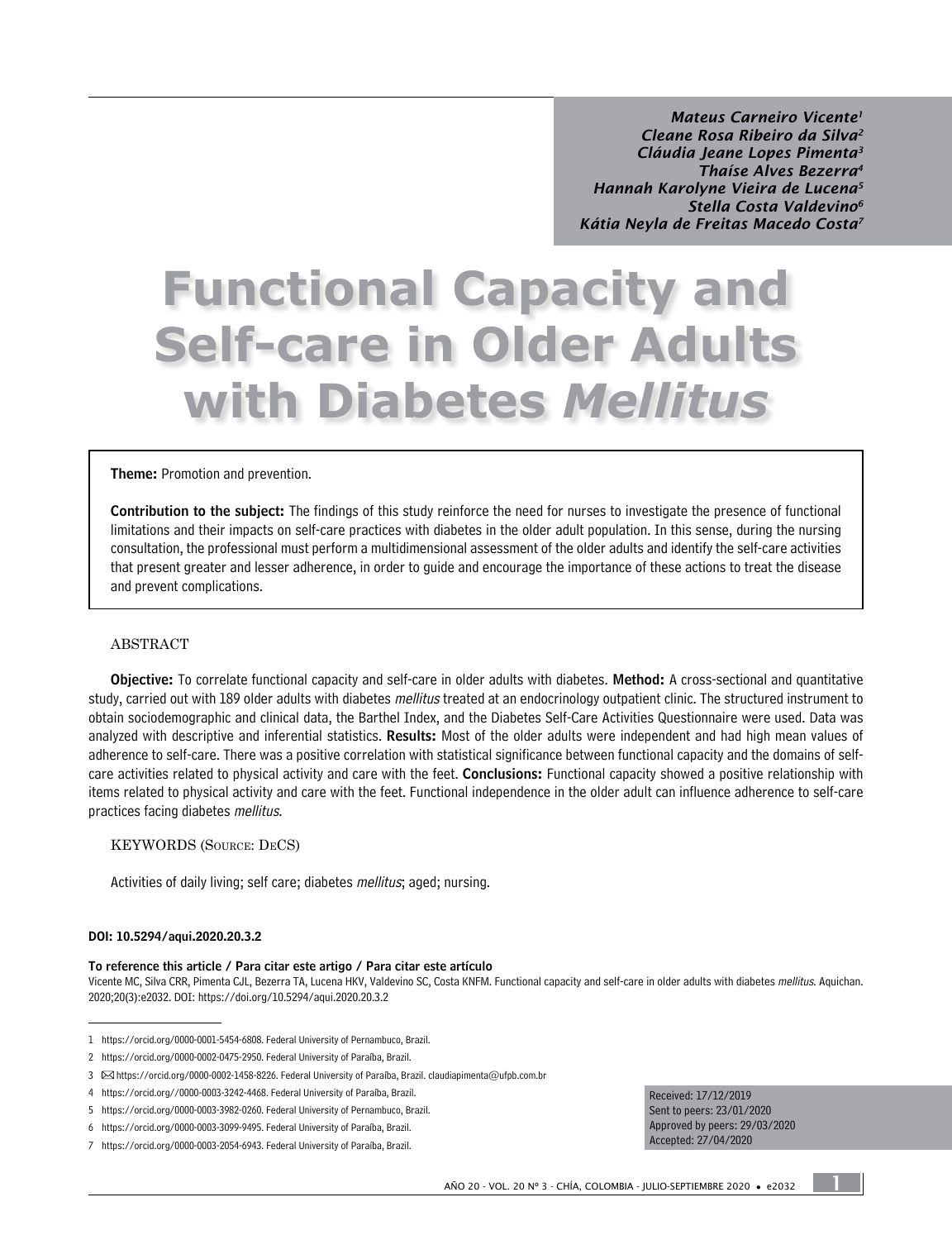# **Capacidad funcional y autocuidado en ancianos con diabetes** *Mellitus*

#### RESUMEN

Objetivo: correlacionar la capacidad funcional y el autocuidado en adultos mayores con diabetes. Método: estudio transversal y cuantitativo, llevado a cabo con 189 ancianos con diabetes Mellitus atendidos en un ambulatorio de endocrinología. Se utilizó del instrumento estructurado para obtener los datos sociodemográficos y clínicos, el Índice de Barthel y el Cuestionario de Actividades de Autocuidado con la diabetes. Se analizaron los datos por medio de estadística descriptiva e inferencial. Resultados: la gran parte de los ancianos era independiente y presentaba promedios elevados de adherencia al autocuidado. Se observó correlación positiva con significancia estadística entre la capacidad funcional y los dominios de las actividades de autocuidado relacionados a la actividad física y el cuidado con los pies. Conclusiones: la capacidad funcional presentó una relación positiva con los ítems referentes a la práctica de actividad física y el cuidado con los pies. La independencia funcional en el adulto mayor puede influenciar en la adherencia a las prácticas de autocuidado hacia la diabetes Mellitus.

PALABRAS CLAVE (Fuente: DeCS)

Actividades cotidianas; autocuidado; diabetes mellitus; anciano; enfermería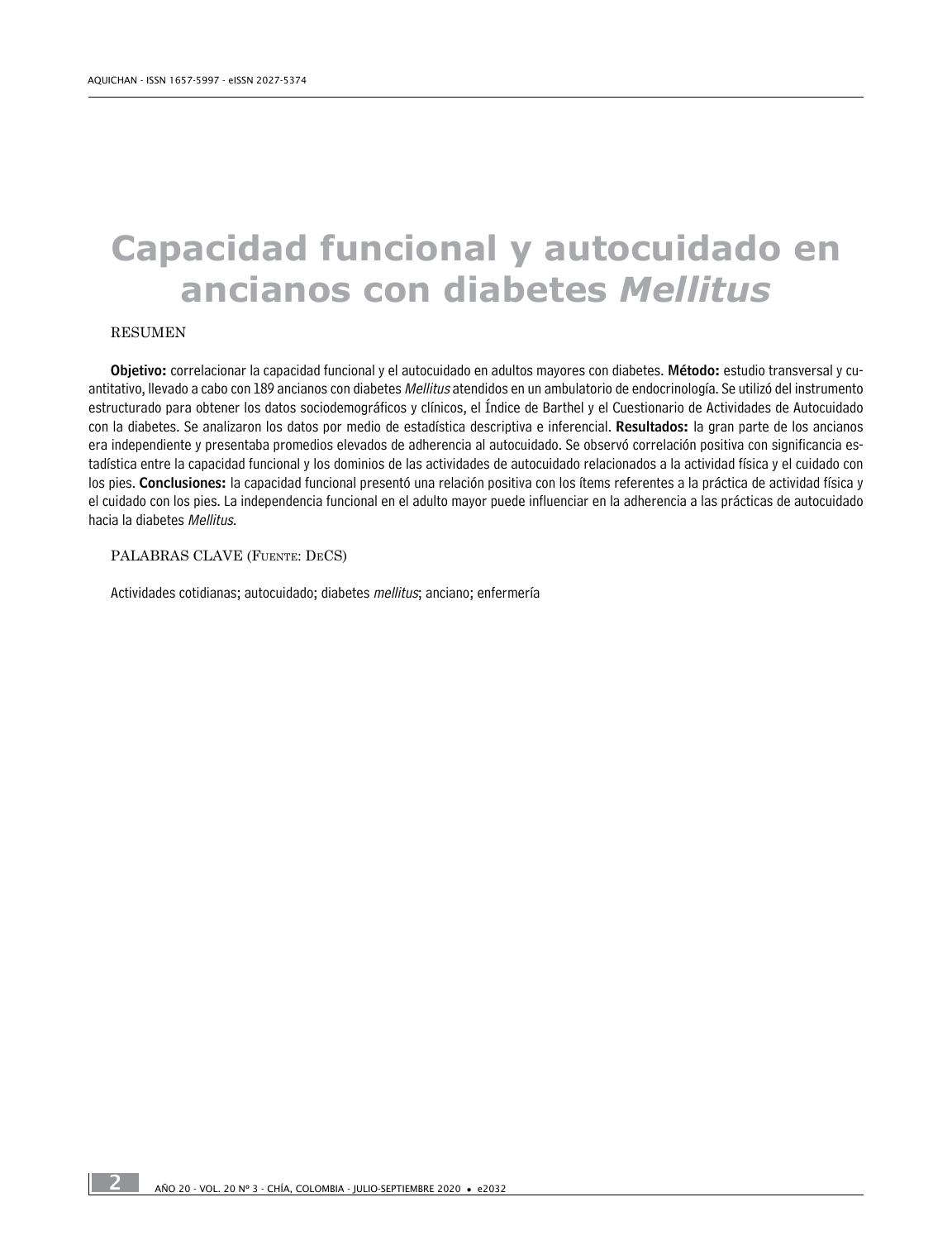# **Capacidade funcional e autocuidado em idosos com diabetes mellitus**

#### RESUMO

Objetivo: correlacionar a capacidade funcional e o autocuidado em pessoas idosas com diabetes. Método: estudo transversal e quantitativo, realizado com 189 idosos com diabetes *mellitus* atendidos em um ambulatório de endocrinologia. Utilizou-se do instrumento estruturado para a obtenção dos dados sociodemográficos e clínicos, do Índice de Barthel e do Questionário de Atividades de Autocuidado com o diabetes. Os dados foram analisados por estatística descritiva e inferencial. Resultados: a maioria dos idosos era independente e apresentava médias elevadas de aderência ao autocuidado. Observou-se correlação positiva com significância estatística entre a capacidade funcional e os domínios das atividades de autocuidado relacionados à atividade física e ao cuidado com os pés. Conclusões: a capacidade funcional apresentou uma relação positiva com os itens referentes à prática de atividade física e ao cuidado com os pés. A independência funcional na pessoa idosa pode influenciar na adesão às práticas de autocuidado ante o diabetes mellitus.

#### PALAVRAS-CHAVE (Fonte: DeCS)

Atividades cotidianas; autocuidado; diabetes mellitus; idoso; enfermagem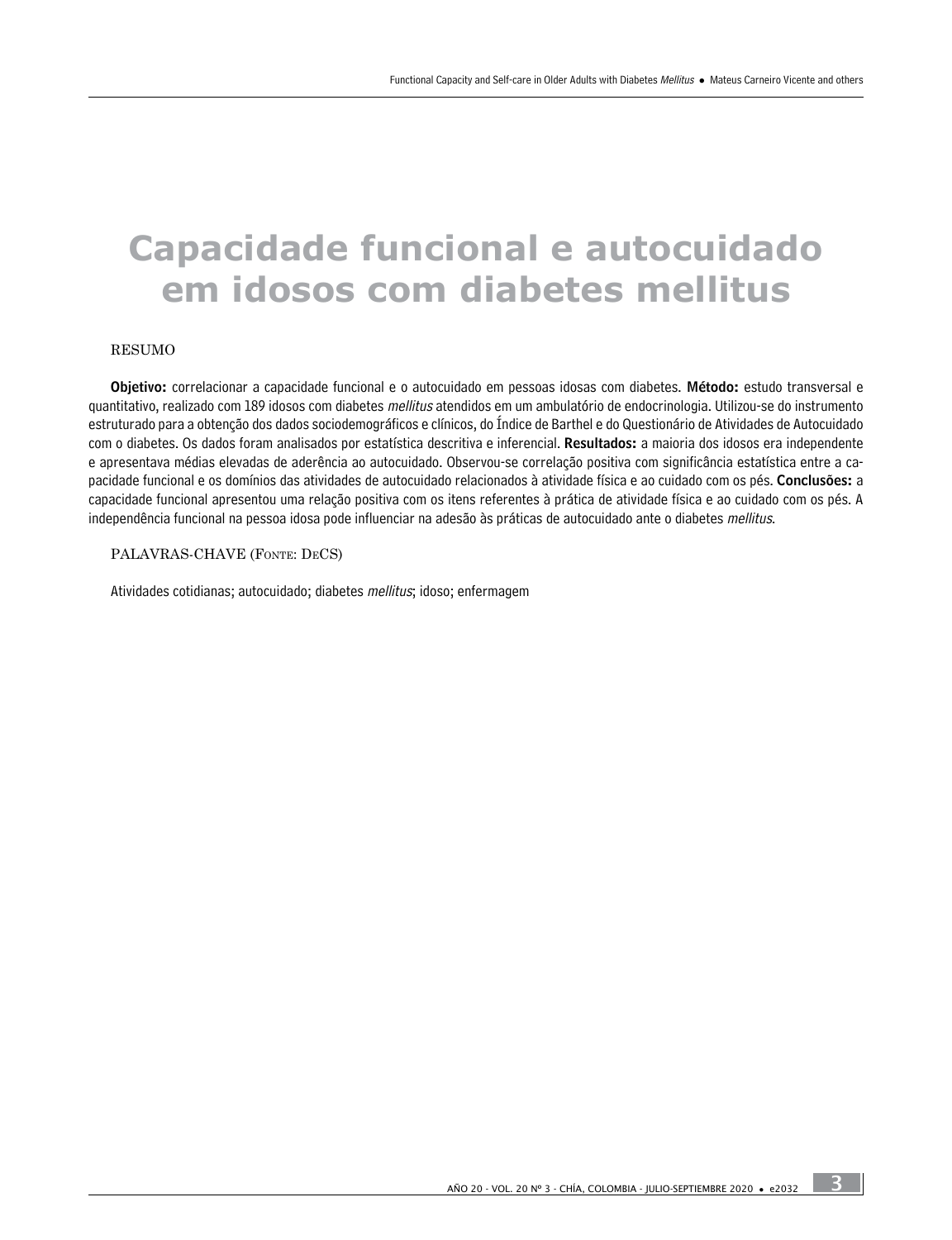# Introduction

The older adult population has increased worldwide, mainly due to the decrease in fertility and the increase in life expectancy. However, the way in which this group is aging is worrying, with a transition in the epidemiological profile, in which there is a predominance of chronic diseases, with emphasis on diabetes mellitus (1).

The prevalence of diabetes is high in all countries, currently affecting more than 425 million people and causing nearly four million deaths that result directly from the disease or its complications. In the older adults, this scenario also represents a serious public health problem, given that in 2017, approximately 122.8 million people aged between 65 and 99 years old had diabetes, with projections of 253.4 million for 2045 (2).

Diabetes is defined as a condition of glycemic instability, which has the effect of altering the metabolism of lipids, proteins and carbohydrates, and which causes dysfunctions in insulin secretion. The increase in prevalence associated with the growing number of obese people and the aging population characterizes diabetes as an epidemic disease today (2, 3).

Individuals with diabetes undergo several changes in their daily lives, not only due to the effects of the disease, but also due to the changes required in their living standard, which causes losses to their functionality. Functional disability is characterized as a dynamic and progressive process that is associated with physical and mental limitations which may compromise autonomy and independence to perform routine activities (4).

A study carried out with older adults hospitalized due to diabetes complications in João Pessoa, Brazil, found that more than 85 % of the patients had some degree of dependence in carrying out activities of daily living, which could be a result of the disease's own characteristics, the higher risk of involving other morbidities and damage caused by complications (5).

In the older adults, the changes resulting from diabetes are aggravated due to the limitations inherent to the aging process and the frequent presence of functional disabilities, which may negatively impact the practice of self-care (6). This, in turn, is characterized as the activities performed by the individuals for their own benefit, with the aim of avoiding, treating, and promoting living with chronic diseases (7). In addition, this practice favors the improvement of quality of life, maintenance of health and wellbeing, as well as the performance of daily activities (8).

Glycemic control is one of the most complex challenges in the routine of the older adult with diabetes, given that it requires daily efforts to adhere to a healthy lifestyle and to adopt selfcare practices, since it is necessary for the individual to present a satisfactory level of functional capacity in order to perform these activities (7, 9).

In this sense, the nurse must use tools to track the health conditions of the older adult. The multidimensional evaluation stands out for its early identification of a functional deficit in activities of daily living and self-care practices, in addition to preventing the problems resulting from diabetes, such as dermatological, musculoskeletal, vascular and neurological changes (10). Associated with this, the care of this professional must be based on a theory that can explain, justify and support the implementation of the stages of the nursing process (11).

Among the theoretical references used in the care of people with diabetes *mellitus*, Orem's Self-Care Theory is one of the most frequent (11), given that it values the individual's responsibility for their health when recognizing the role of nurses in preventing complications in health education. A study carried out in Basic Health Units with people with type 2 diabetes in Paraná, Brazil, showed that the use of self-care assumptions supported by nurses represented an effective strategy in identifying the main barriers to glycemic control (12).

Although diabetes is a problem that has been extensively investigated in the scientific literature, studies that assess functional capacity and adherence to self-care practices in the older adult are still scarce. In this sense, the question that guided this study was the following: Is there a correlation between functional capacity and self-care in older adults with diabetes? In view of the harms caused by the disease to the various aspects of life and health, the need to investigate whether there is this correlation — which has become the objective of this study — emerges, since this may contribute to the implementation of interventions related to the most compromised competences and to identify the attitudes of these individuals in certain circumstances, which will allow more specific strategies to treat diabetes (9, 13).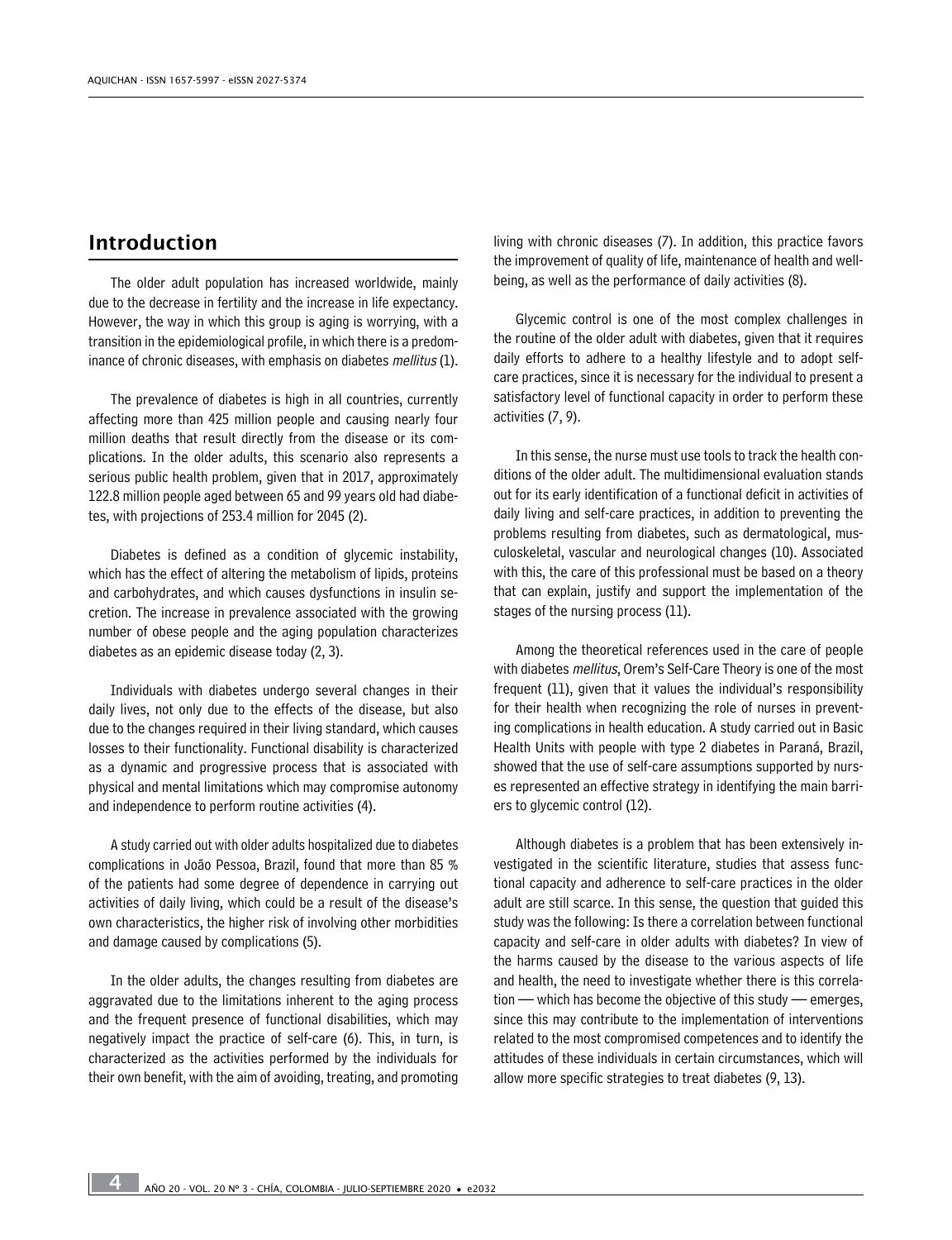# Method

This is a cross-sectional study with a quantitative approach, carried out in an outpatient endocrinology service of a teaching hospital, located in João Pessoa, Paraíba, Brazil, from May to August 2018, using the STROBE instrument to substantiate the methodology (14).

This outpatient clinic was chosen because it is one of the reference services for specialized endocrinology care in the state of Paraíba for receiving patients referred from Basic Health Units for the purpose of ambulatory monitoring of endocrine diseases, with a mean of 90 monthly visits by older adults with diabetes mellitus.

The study population consisted of older adults diagnosed with diabetes treated at the outpatient endocrinology service. The sample was calculated considering the treatment of 371 older adults with diabetes *mellitus*, from July to December 2017, a period that preceded the collection of the data, which were provided by the regulation service of that institution.

The sample size was defined using the calculation for finite populations with known proportion and 95 % confidence interval, an estimated prevalence of 50 %, and a margin of error of 5 %, which led to a total of 189 older adults. There were no losses or refusals in the sample. For the selection of the study participants, the coordination of the service was asked to list patients with diabetes *mellitus* scheduled for treatment on each day of data collection, with a subsequent random draw of three participants per day.

The inclusion criteria established in this research were the following: being 60 years old or older, being followed up at the endocrinology outpatient clinic during the collection period and presenting a medical diagnosis of diabetes *mellitus*, confirmed by the list provided by the service. The exclusion criteria were the following: older adults who presented cognitive impairment according to the Mini Mental State Examination, which is composed of questions related to orientation, immediate and evocation memory, calculation, language, concentration and spatial domain (15).

Data was collected by previously trained researchers, in a process that involved the presentation, explanation and application of the scale among the interviewers to standardize data collection. The ones who met the inclusion criteria were invited to participate in the study and the interview was conducted before the follow-up consultation, in an outpatient room provided by the service.

The structured instrument was used to obtain data regarding the participants' sociodemographic and clinical profile: gender, age, marital status, schooling, social security situation, family income and family arrangement, type of diabetes, self-reported health situation, physical activity practice, smoking, alcoholism, presence of associated comorbidities and number of medications used per day.

To assess functional capacity, the Barthel Index was used, validated for the Brazilian context. This instrument comprises ten items that assess personal hygiene, independence in the bathroom, diet, moving from a chair, walking, ability to dress, bathe and climb stairs, and control of bladder and intestinal sphincters. Each item has a specific score which, when added, can reach a total value of 0 to 100 points, which correspond to total dependence or total independence, respectively (16). From the score, the following classification was used: independence (100 points), mild dependence (91 to 99 points), moderate dependence (61 to 90 points), severe dependence (21 to 60 points), and total dependence (0 to 20 points) (4).

In order to assess self-care with diabetes, the Diabetes Self-Management Activities Questionnaire was used, translated into Brazilian Portuguese with 18 items, distributed in seven thematic axes: general diet, specific diet, physical activity, blood glucose monitoring, care with the feet, medication use, and smoking. For the analysis of adherence, the items of the questionnaire were characterized in seven days of the week prior to the collection, assigning the score of each item from 0 to 7, where 0 is the least desirable situation and 7, the most favorable, except for the specific diet dimension that addresses the consumption of high fat foods and sweets, whose values have been inverted (17).

The collected data were compiled and stored in Microsoft Office Excel and later imported into the Statistical Package for the Social Sciences (SPSS), version 22.0, being analyzed by means of descriptive and inferential statistics. Self-care was considered as a dependent variable, and functional capacity as an independent variable. To check the normality of the numerical data, the Kolmogorov-Smirnov test was used. As they have a non-normal distribution, the correlation between the dependent and independent variables was performed using Spearman's correlation coefficient. The significance level used for the statistical analyses was  $5\%$  (p  $\leq$  0.05).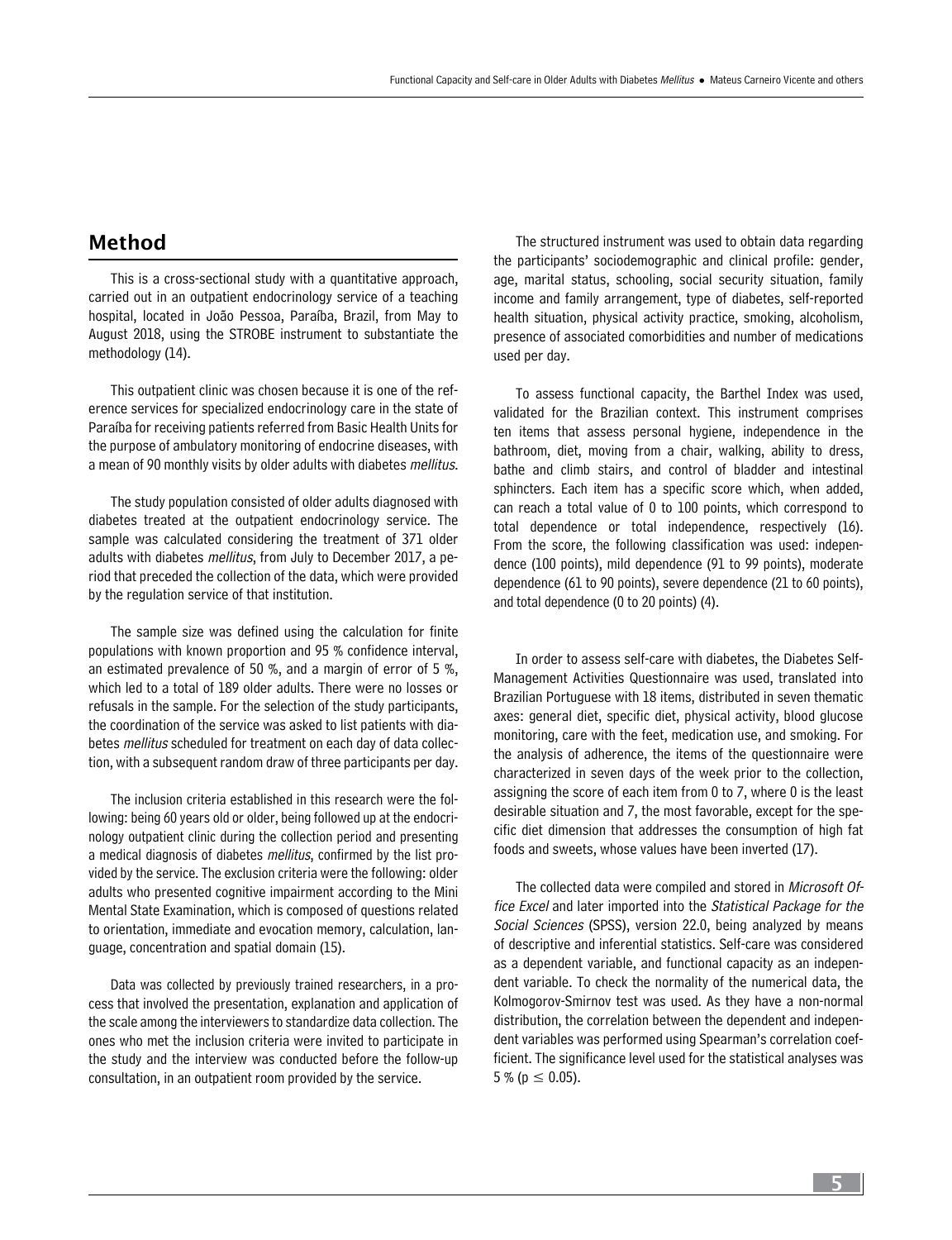The study was developed in accordance with the recommendations set forth in Resolution 466/2012 of the National Health Council of Brazil, with the approval of the Ethics Committee in research involving human beings from the place where it was carried out, under CAAE (Certificado de Apresentação para Apreciação Ética) 90238718.3.0000.5183 and approval No. 2,714,334. The participants signed the Free and Informed Consent Form after having been duly clarified about the research justification, its purpose, risks and benefits, in addition to the procedures to be performed and the guarantee of secrecy and confidentiality of the information provided.

### Results

Of the 189 participating older adults, 130 (68.8 %) were female; 114 (60.3 %) were aged between 60 and 69 years old; 103 (54.5 %) married or with a partner; 150 (79.4 %) had low schooling; 134 (70.9 %) were retired; 161 (85.2 %) had a family income between one and two minimum wages, and 96 (50.8 %) lived with one or two people. With regard to health conditions, 185 (97.9 %) had type 2 diabetes; 102 (54.0 %) rated their health status as neither good nor bad; 148 (78.3 %) did not practice physical activity; 179 (94.7 %) did not smoke; 181 (95.8 %) did not consume alcoholic beverages; 148 (78.3 %) had arterial hypertension, and 103 (56.6 %) reported using five or more medications daily.

Regarding the analysis of the functional capacity of the older adults, it was observed that 129 (68.3 %) were independent to carry out daily activities (Table 1).

| <b>Table 1.</b> Functional capacity of older adults with diabetes |          |  |  |
|-------------------------------------------------------------------|----------|--|--|
|                                                                   | mellitus |  |  |

| <b>Functional capacity</b> | n   | %    |
|----------------------------|-----|------|
| Independence               | 129 | 68.3 |
| Mild dependence            | 17  | 9.0  |
| Moderate dependence        | 38  | 20.1 |
| Severe dependence          |     | 2.1  |
| Total dependence           |     | 0.5  |
| Total                      | 189 | 100  |

Source: Research data, 2018.

The diabetes self-care activities that had the highest mean values per day of the week, during the seven days, were the following: taking diabetes medications (6.97); taking the indicated number of diabetes pills (6.97), and taking insulin injections (6.90). The activities that obtained the lowest adherence rates by the older adults were the following: assessing blood glucose (1.83); performing physical activity for less than 30 minutes (1.07), and performing specific exercise, such as walking, swimming, etc. (1.06). Although the activities of eating high fat foods (0.71) and eating sweets (0.62) have low values, this indicates that the older adults had a high adherence to self-care, since they consumed these foods a few times during the week (Table 2).

Diabetes self-care activities related to smoking showed that 178 (94.2 %) older adults had not smoked in the last seven days. When asked about the date of the last cigarette smoked, 111 (58.7 %) older adults reported that they had never smoked and 62 (32.8 %) mentioned that this had occurred more than two years ago.

Table 2. Self-care activities with diabetes in older adults

| Self-care                                                  | Mean adherence<br>(standard deviation) |  |
|------------------------------------------------------------|----------------------------------------|--|
| General diet                                               |                                        |  |
| Following a healthy diet                                   | 5.63 ( $\pm$ 2.078)                    |  |
| Following food guidance                                    | 5.20 ( $\pm$ 2.486)                    |  |
| <b>Specific diet</b>                                       |                                        |  |
| Eating five or more servings of fruits or<br>vegetables    | 5.71 ( $\pm$ 1.874)                    |  |
| Eating high fat foods                                      | $0.71 (\pm 1.585)$                     |  |
| Eating sweets                                              | $0.62 (\pm 1.408)$                     |  |
| <b>Physical activity</b>                                   |                                        |  |
| Performing physical activity for at least<br>30 minutes    | $1.07 (\pm 2.203)$                     |  |
| Performing specific exercise (walking,<br>swimming, etc.)  | $1.06 (\pm 2.198)$                     |  |
| <b>Blood glucose monitoring</b>                            |                                        |  |
| Assessing blood glucose                                    | $1.83 \ (\pm 2.621)$                   |  |
| Assessing blood glucose the recommended<br>number of times | $1.85 (\pm 2.689)$                     |  |
| Care with the feet                                         |                                        |  |
| Examining the feet                                         | 5.87 ( $\pm$ 1.853)                    |  |
| Examining inside shoes before putting them on              | 5.84 ( $\pm$ 1.882)                    |  |
| Drying the spaces among the toes after<br>washing them     | 5.88 ( $\pm$ 1.868)                    |  |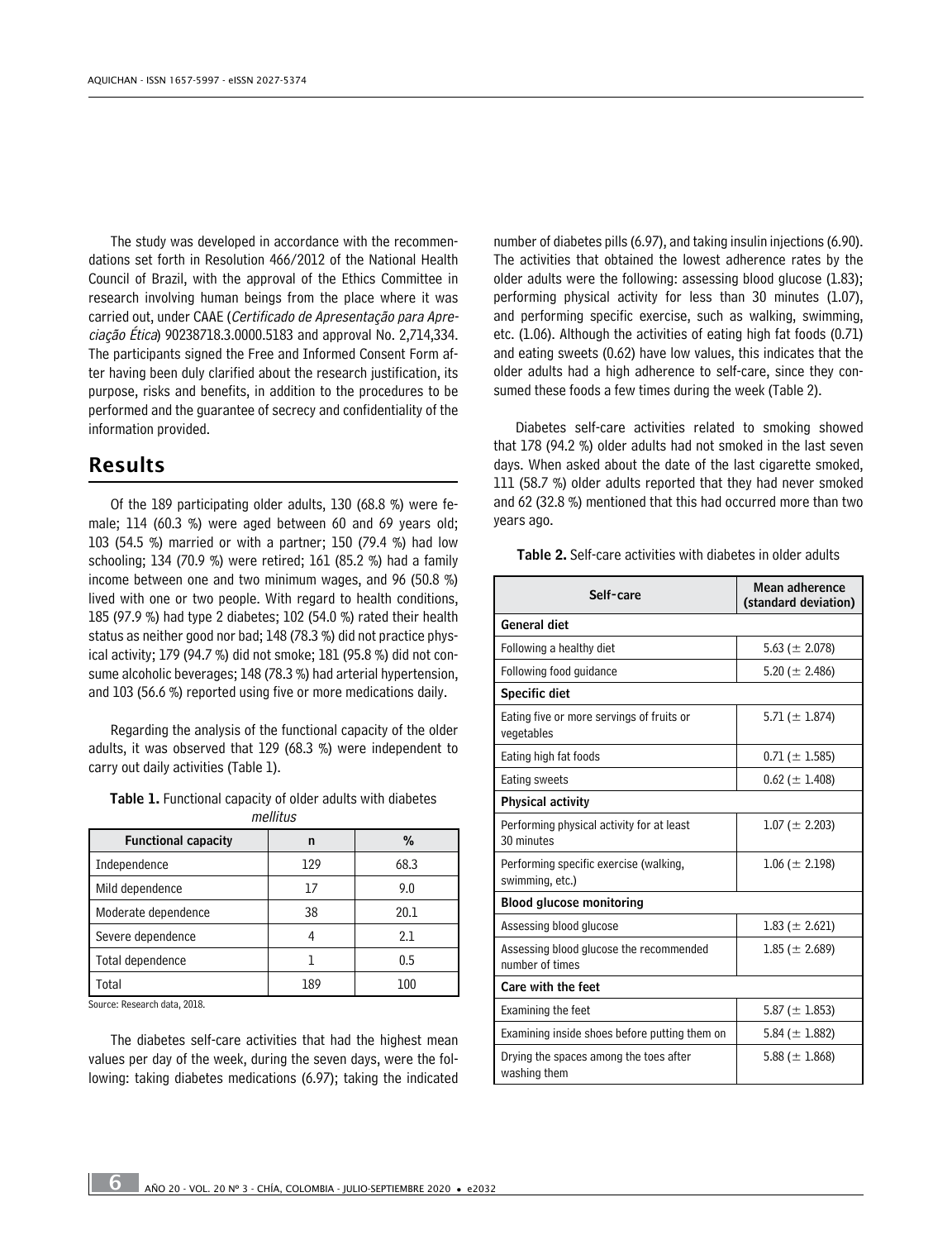| Medication                                    |                     |  |  |  |
|-----------------------------------------------|---------------------|--|--|--|
| Taking diabetes medications                   | 6.97 ( $\pm$ 0.242) |  |  |  |
| Taking insulin injections                     | 6.90 ( $\pm$ 0.693) |  |  |  |
| Taking the indicated number of diabetes pills | 6.97 ( $\pm$ 0.251) |  |  |  |

Source: Research data, 2018.

When correlating functional capacity with self-care activities, a positive correlation was observed, with statistical significance ( $p \le 0.050$ ), between the "physical activity" ( $p = 0.007$ ) and "care with the feet" ( $p = 0.021$ ) domains. This finding shows that the increase in the functional capacity of the older adults is correlated with the practice of these activities (Table 3).

| <b>Table 3.</b> Correlation between the self-care activities with |
|-------------------------------------------------------------------|
| diabetes and functional capacity                                  |

| Domains of the self-care activities | <b>Functional capacity</b> |       |  |
|-------------------------------------|----------------------------|-------|--|
|                                     | r                          | p*    |  |
| General diet                        | 0.135                      | 0.063 |  |
| Specific diet                       | 0.130                      | 0.076 |  |
| Physical activity                   | 0.195                      | 0.007 |  |
| Blood glucose monitoring            | $-0.004$                   | 0.956 |  |
| Foot care                           | 0.168                      | 0.021 |  |
| Medication use                      | $-0.094$                   | 0.569 |  |

\*Spearman's correlation test.

Source: Research data, 2018.

# Discussion

In the assessment of functional capacity, there was a higher frequency of independent older adults, which could be related to the fact that they were being followed at a secondary level of care and with the absence of complications from diabetes that could cause losses for the performance of the activities of daily living. The preservation of functionality can have an influence on the quality of life of the older adults, since it allows for greater autonomy and independence, favors the development of daily tasks, and facilitates diabetes care (18).

Functional capacity represents an important indicator of the health condition of the individual with diabetes *mellitus*, especially in the older adult, given that the disease may cause physical tiredness, fatigue, muscle weakness and decreased plantar sensitivity, which, associated with natural changes in the aging, causes limitations in the range of movements and in the ability to perform various actions (5, 19).

The nursing consultation for the older adult with diabetes should not be restricted to the investigation of aspects inherent to the disease; therefore, it is necessary to perform a multidimensional assessment that addresses among other aspects, functional capacity as one of the pillars for the promotion of health and selfcare of these individuals (12, 18, 20). Although the treatment of diabetes involves changes in routine, with emphasis on the adoption of healthy eating habits, the regular practice of physical activity, the use of medications, and care with the feet, the presence of limitations in functionality can directly interfere in its adherence (8).

Therefore, it is clear that self-care in diabetes can be influenced by intrinsic and extrinsic factors to the older adult (11), with the establishment of a trust relationship between nurse and patient, in order to assist the latter in managing their health condition, which would allow for the identification of elements that harm and favor the realization of self-care practices.

With regard to self-care in the management of diabetes, the national and international scientific production shows that adherence to activities carried out by the individual to preserve their life, health and well-being enhances therapeutic success (6, 8, 10, 12). In the present study, the items of diabetes self-care related to drug therapy showed higher mean values, which can be justified because it is easier to access medications than to change lifestyle behaviors, as this implies cultural and socioeconomic aspects (13, 21).

The older adults who adhere to the use of diabetes medications and consider it effective for glycemic control are 18 times more likely to control the disease when compared to those who do not adhere to it (22). However, with regard to the regular practice of insulin therapy, there is a need for nurses to intervene in teaching self-care in the management of this therapeutic method, due to its specificities and risks, alluding to errors in insulin selfadministration such as not washing hands, the aspiration of air in the syringe, the deficit in the application casters and the improper disposal of sharps (23, 24).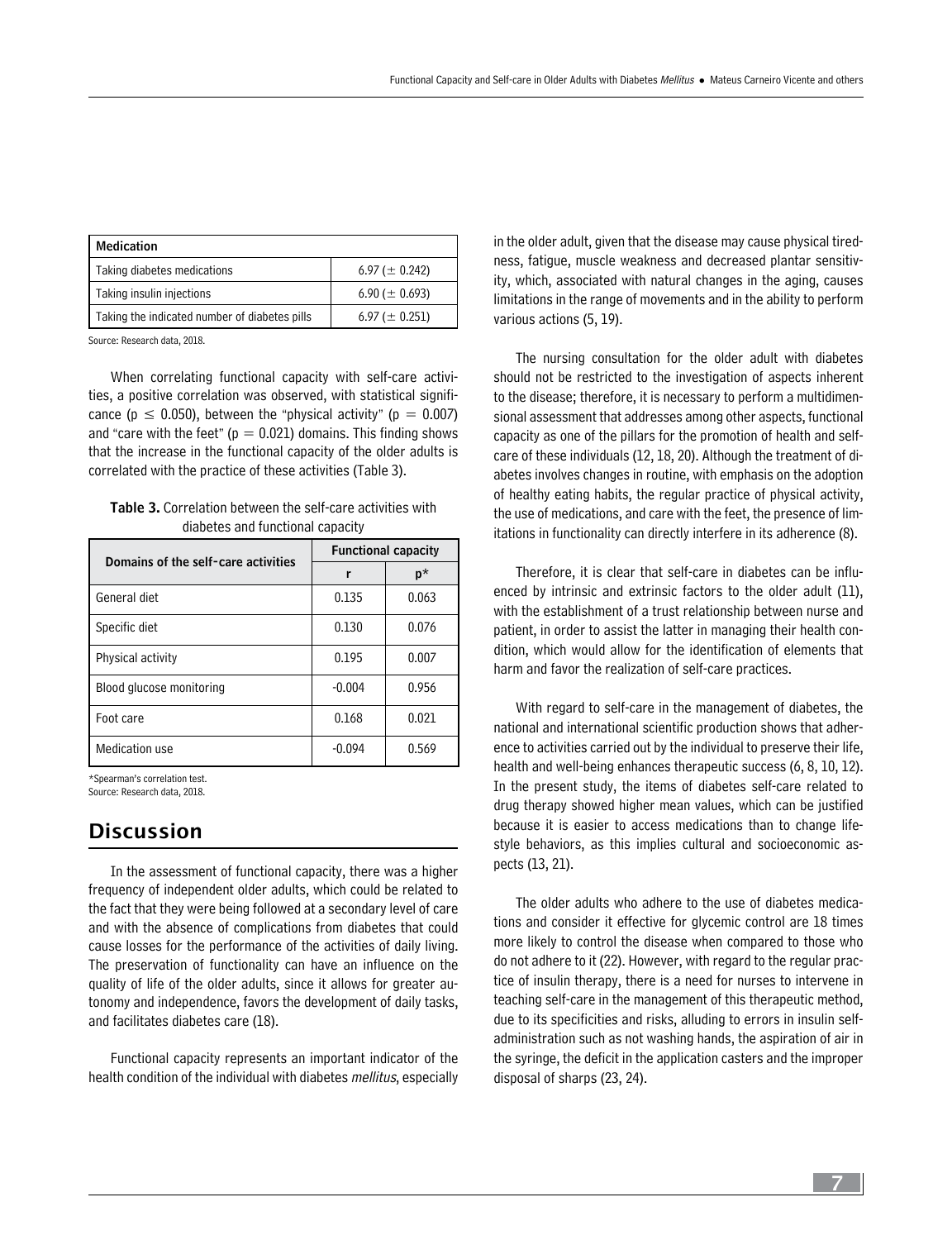According to Orem (11), self-care actions are a direct result of the individual's personal decision. Thus, the ability to commit to self-care is subjected to some conditioning elements such as age, life experiences, values, culture, and schooling level of the older adult, given that they are inherent particularities to each individual and can positively or negatively influence the quality and adherence to self-care (21).

The study participants demonstrated that they do not regularly monitor blood glucose, with low adherence to items related to this practice. Such finding can be justified by economic difficulties for the acquisition of materials, failure in the offer by the public health service, fear of the technique, little instruction in handling the procedure, impairment in functional capacity or by reduced knowledge about the importance of this activity for self-care (20, 25).

Blood glucose monitoring is indicated for all individuals undergoing insulin therapy or drug treatment, since the observation of blood glucose levels enables intervention in the face of adversities, such as hypo or hyperglycemia (21). However, although this activity has great relevance, the low level of schooling presented by the participants of this study may have been a factor that negatively influenced their adherence, as it made it difficult to search or assimilate information related to diabetes and care to prevent their complications.

Regarding physical activity, it was observed that the majority of the older adults do not routinely practice exercise, which was also verified by other studies (21, 26). Low adherence to physical activity makes people with diabetes more vulnerable to developing complications, as this practice is effective in reducing the need for pharmacological treatment, improving metabolic control by increasing sensitivity to the action of insulin and glucose uptake, and decreasing weight and risk of cardiovascular disease (2, 22).

The practice of physical exercise, especially in the older adult population, provides benefits for the quality of life and for the autonomy of these individuals, since it improves the functional capacity and promotes a more active aging with the preservation of physical and mental health (27). However, there are difficulties that limit this practice, with emphasis on aspects related to senescence and senility, lack of family support and lack or deficiency of public services and professionals qualified to promote the practice of physical exercise to this population (22).

Effective family participation is one of the conditioning factors for self-care (11), representing a major factor for diabetes control (6). In this sense, the nurse must guide the older adults and their relatives about the importance of the self-care practice for an effective treatment, so that these individuals understand the main aspects related to the disease from the adoption of a healthy lifestyle with an emphasis on a balanced diet and regular physical activity (12).

Most of the older adults reported not smoking, which is a positive finding for the treatment of diabetes, given that cigarette consumption is associated with a worsening of glycemic control and with an increase in cardiovascular risk and mortality rate (28). In this sense, quitting smoking is an important measure of self-care in diabetes, especially among the older adults; however, support from family members and health professionals is important for effective smoking cessation (29).

When correlating functional capacity with domains related to self-care, it was found that independence may have promoted greater adherence to the practice of physical activity. In a study that evaluated the functionality of older adults by means of a walk test, it was observed that those who practiced physical exercise had a satisfactory functional capacity, since this activity provides an increase in muscle strength and energy expenditure, improves balance, promotes the reduction of body fat, and helps to improve the cardio-respiratory rhythm, which serves as a basis for functional independence (30).

A significant correlation was identified between the functionality of the older adults and the self-care activities with the feet. This care represents the main preventive form of the diabetic foot, which is one of the prevalent complications that result from the disease, in addition to being a constant reason for hospitalizations and amputations, which may interfere in the functional capacity of the older adults and make them dependent on third parties (6, 31).

Thus, it is essential that the assessment of functional capacity becomes a routine practice in health care for the older adult, in order to identify the needs and priorities for care, promote greater autonomy and independence for these individuals and act in encouragement for greater adherence to self-care practices with diabetes (3, 7). Associated with this, nurses can use nursing theories that support their clinical practice and the systematization of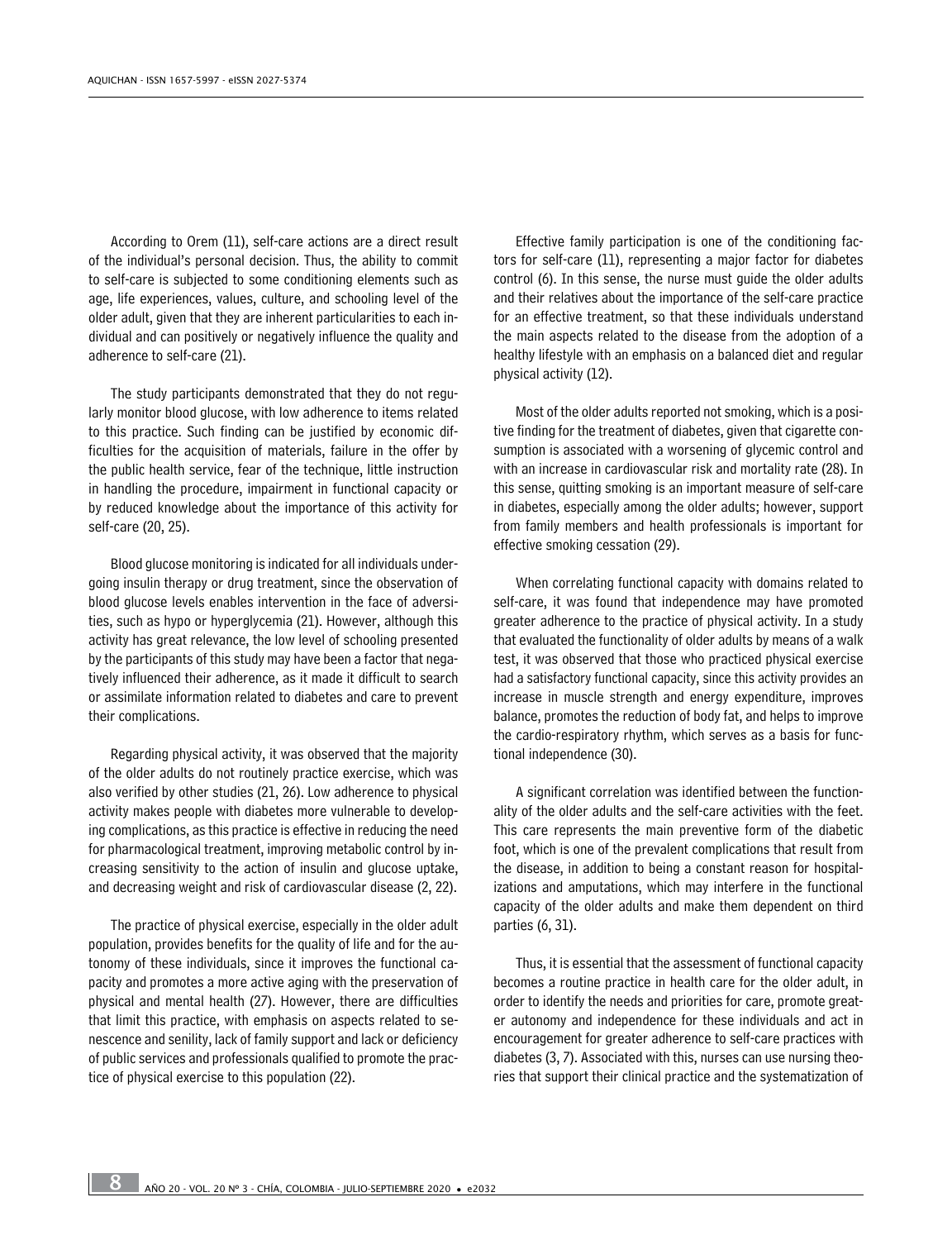care for the older adult with diabetes, which favors the quality, safety and integrality of the care provided (32).

### Conclusions

It was found that the majority of the older adults was independent for their daily activities and adhered to the practices of selfcare with diabetes, although they still need to be guided in what concerns the performance of physical activity and the monitoring of capillary blood glucose, which are essential elements for the control and management of diabetes.

In the correlation between the variables, it was noticed that functional capacity had a significant positive relationship with the items related to the practice of physical activity and care with the feet. Thus, it is observed that functional independence in the older adult can influence adherence to the self-care practices for diabetes, which reinforces the need to plan intervention programs focusing on maintaining and rehabilitating the functional capacity of the older adults affected by this morbidity.

The results of this study demonstrated the importance of the functionality of the older adult for adherence to the self-care practices with diabetes. In this sense, the functional capacity of these individuals, in addition to acting as an important predictor of independence and quality of life, represents a relevant tool for adherence to self-care, especially in the presence of diabetes, in which the changes imposed by the disease require more autonomy of the individual to carry out adaptations in daily activities routine.

As a limitation of the study, the research design stands out, as the cross-sectional method does not bring cause and effect results. Thus, it is suggested to conduct longitudinal studies that clarify the impact of functional capacity in the practice of self-care.

Conflicts of interest: None declared.

# References

- 1. Galenkamp H, van Oers HAM, Kunst AE, Stronks K. Is quality of life impairment associated with chronic diseases dependent on educational level? Eur J Public Health. 2019;29(4):634-9. DOI: <https://doi.org/10.1093/eurpub/cky276>
- 2. International Diabetes Federation. Diabetes Atlas Eighth Edition [Internet]. 2017 [acesso em 4 set. 2018]. Available from: <https://idf.org/e-library/epidemiology-research/diabetes-atlas/159-idf-diabetes-atlas-ninth-edition-2019.html>
- 3. Guía de práctica clínica para la prevención, diagnóstico, tratamiento y seguimiento de la diabetes *mellitus* tipo 2 en la población mayor de 18 años. Colomb Med (Cali). 2016;47(2):109-31. Disponible en: [http://gpc.minsalud.gov.co/](http://gpc.minsalud.gov.co/gpc_sites/Repositorio/Conv_637/GPC_diabetes/DIABETES_TIPO_2_COMPLETA.pdf) [gpc\\_sites/Repositorio/Conv\\_637/GPC\\_diabetes/DIABETES\\_TIPO\\_2\\_COMPLETA.pdf](http://gpc.minsalud.gov.co/gpc_sites/Repositorio/Conv_637/GPC_diabetes/DIABETES_TIPO_2_COMPLETA.pdf)
- 4. Minoso JSM, Amendola F, Alvarenga MRM, Oliveira MAC. Validation of the Barthel Index in elderly patients attended in outpatient clinics, in Brazil. Acta Paul Enferm. 2010;23(2):218-23. DOI: [https://doi.org/10.1590/S0103-](https://doi.org/10.1590/S0103-21002010000200011) [21002010000200011](https://doi.org/10.1590/S0103-21002010000200011)
- 5. Frazão MCLO, Pimenta CJL, Silva CRR, Vicente MC, Costa TF, Costa KNFM. Resilience and functional capacity of elderly people with diabetes mellitus. Rev Rene. 2018;19:e3323. DOI:<https://doi.org/10.15253/2175-6783.2018193323>
- 6. Al-Rubeaan K, Almashouq MK, Youssef AM, Al-Qumaidi H, Al Derwish M, Ouizi S et al. All-cause mortality among diabetic foot patients and related risk factors in Saudi Arabia. PLoS One. 2017;12(11):e0188097. DOI: [https://doi.](file:///F:/TEMPORAL/71/journal.pone.0188097) [org/10.1371/journal.pone.0188097](file:///F:/TEMPORAL/71/journal.pone.0188097)
- 7. Wang X, He L, Zhu K, Zhang S, Xin L, Xu W et al. An integrated model to evaluate the impact of social support on improving self-management of type 2 diabetes mellitus. BMC Med Inform Decis Mak. 2019;19(179):1-12. DOI: [https://doi.](https://doi.org/10.1186/s12911-019-0914-9) [org/10.1186/s12911-019-0914-9](https://doi.org/10.1186/s12911-019-0914-9)
- 8. Pinchera B, Dellolacono D, Lawless CA. Best practices for patient self-management: Implications for nurse educators, patient educators, and program developers. J Contin Educ Nurs. 2018;49(9):432-40. DOI: [https://doi.](https://doi.org/10.3928/00220124-20180813-09) [org/10.3928/00220124-20180813-09](https://doi.org/10.3928/00220124-20180813-09)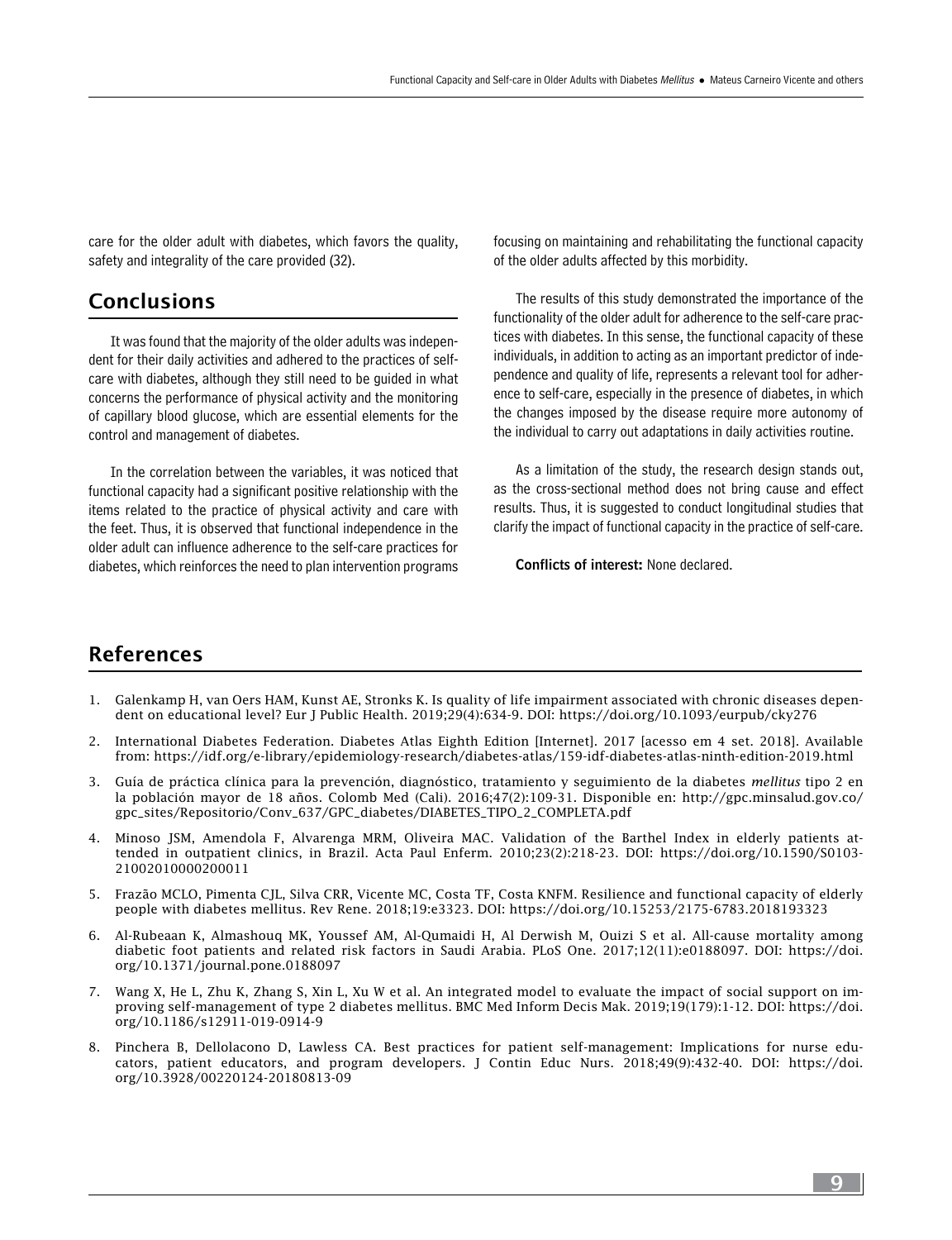- 9. Wilson AL, McNaughton D, Meyer SB, Ward PR. Understanding the links between resilience and type-2 diabetes self-management: A qualitative study in South Australia. Arch Public Health. 2017;75(56):1-13. DOI: [https://doi.org/10.1186/](https://doi.org/10.1186/s13690-017-0222-8) [s13690-017-0222-8](https://doi.org/10.1186/s13690-017-0222-8)
- 10. Lee AA, Piette JD, Heisler M, Janevic MR, Rosland AM. Diabetes self-management and glycemic control: The role of autonomy support from informal health supporters. Health Psychol. 2019;38(2):122-32. DOI: [https://doi.org/10.1037/](https://doi.org/10.1037/hea0000710) [hea0000710](https://doi.org/10.1037/hea0000710)
- 11. Orem DE. Nursing: concepts of practice. St. Louis: Mosby; 2005.
- 12. Teston EF, Sales CA, Marcon SS. Perspectives of individuals with diabetes on selfcare: Contributions for assistance. Esc Anna Nery Rev Enferm. 2017;21(2):e20170043. Available from: [https://www.scielo.br/pdf/ean/v21n2/en\\_1414-8145](https://www.scielo.br/pdf/ean/v21n2/en_1414-8145-ean-21-02-e20170043.pdf) [ean-21-02-e20170043.pdf](https://www.scielo.br/pdf/ean/v21n2/en_1414-8145-ean-21-02-e20170043.pdf)
- 13. Wang T, Feng X, Zhou J, Gong H, Xia S, Wei Q et al. Type 2 diabetes mellitus is associated with increased risks of sarcopenia and pre-sarcopenia in Chinese elderly. Sci Rep. 2016;6(38937):1-7. DOI:<https://doi.org/10.1038/srep38937>
- 14. von Elm E, Altman DG, Egger M, Pocock SJ, Gøtzsche PC, Vandenbroucke JP et al. Strengthening the Reporting of Observational Studies in Epidemiology (STROBE) statement: Guidelines for reporting observational studies. BMJ. 2007;335(7624):806-8. DOI:<https://doi.org/10.1136/bmj.39335.541782.AD>
- 15. Folstein MF, Folstein SE, McHugh PR. Mini-mental state: A practical method for grading the cognitive state of patients for the clinician. J Psychiat Res. 1975;12(3):189-98. DOI: [https://doi.org/10.1016/0022-3956\(75\)90026-6](https://doi.org/10.1016/0022-3956(75)90026-6)
- 16. Granger CV, Albrecht GL, Hamilton BB. Outcome of comprehensive medical rehabilitation: Measurement by PULSES Profile and the Barthel Index. Arch Phys Med Rebabil. 1979;60(4):145-54. Available from: [https://www.ncbi.nlm.nih.](https://www.ncbi.nlm.nih.gov/pubmed/157729) [gov/pubmed/157729](https://www.ncbi.nlm.nih.gov/pubmed/157729)
- 17. Michels MJ, Coral MHS, Sakae TM, Damas TB, Furlanetto LM. Questionário de Atividades de Autocuidado com o Diabetes: tradução, adaptação e avaliação das propriedades psicométricas. Arq Bras Endocrinol Metab. 2010;54(7):644-51. DOI:<https://doi.org/10.1590/S0004-27302010000700009>
- 18. Chhetri JK, Zheng Z, Xu X, Ma C, Chan P. The prevalence and incidence of frailty in pre-diabetic and diabetic community-dwelling older population: Results from Beijing longitudinal study of aging II (BLSA-II). BMC Geriatr. 2017;17(47):1-8. DOI:<https://doi.org/10.1186/s12877-017-0439-y>
- 19. Downer B, Rote S, Markides KS, Snih AS. The comorbid influence of high depressive symptoms and diabetes on mortality and disability in Mexican Americans aged 75 and above. Gerontol Geriatr Med. 2016;2:1-8. DOI: [https://doi.](https://doi.org/10.1177/2333721416628674) [org/10.1177/2333721416628674](https://doi.org/10.1177/2333721416628674)
- 20. Ong SE, Koh JJK, Toh SAES, Chia KS, Balabanova D, McKee M et al. Assessing the influence of health systems on Type 2 Diabetes Mellitus awareness, treatment, adherence, and control: A systematic review. PLoS One. 2018;13(3):e0195086. DOI:<https://doi.org/10.1371/journal.pone.0195086>
- 21. Devarajooh C, Chinna K. Depression, distress and self-efficacy: The impact on diabetes self-care practices. PLoS One. 2017;12(3):e0175096. DOI: https://doi.org/10.1371/journal.pone.0175096
- 22. Borba AKOT, Marques APO, Ramos VP, Leal MCC, Arruda IKG, Ramos RSPS. Factors associated with elderly diabetic adherence to treatment in primary health care. Ciênc Saúde Colet. 2018;23(3):953-61. DOI: [https://doi.org/10.1590/1413-](https://doi.org/10.1590/1413-81232018233.03722016) [81232018233.03722016](https://doi.org/10.1590/1413-81232018233.03722016)
- 23. Fink A, Buchmann N, Tegeler C, Steinhagen-Thiessen E, Demuth I, Doblhammer G. Physical activity and cohabitation status moderate the link between diabetes mellitus and cognitive performance in a community-dwelling elderly population in Germany. PLoS One. 2017;12(10):e0187119. DOI:<https://doi.org/10.1371/journal.pone.0187119>
- 24. Bermeo-Cabrera J, Almeda-Valdes P, Riofrios-Palacios J, Aguilar-Salinas CA, Mehta R. Insulin Adherence in Type 2 Diabetes in Mexico: Behaviors and Barriers. J Diabetes Res. 2018;3190849:1-8. DOI: <https://doi.org/10.1155/2018/3190849>
- 25. Becker TAC, Teixeira CRS, Zanetti ML, Pace AE, Almeida FA, Torquato MTCG. Effects of supportive telephone counseling in the metabolic control of elderly people with diabetes mellitus. Rev Bras Enferm. 2017;70(4):704-10. DOI: [https://doi.](https://doi.org/10.1590/0034-7167-2017-0089) [org/10.1590/0034-7167-2017-0089](https://doi.org/10.1590/0034-7167-2017-0089)